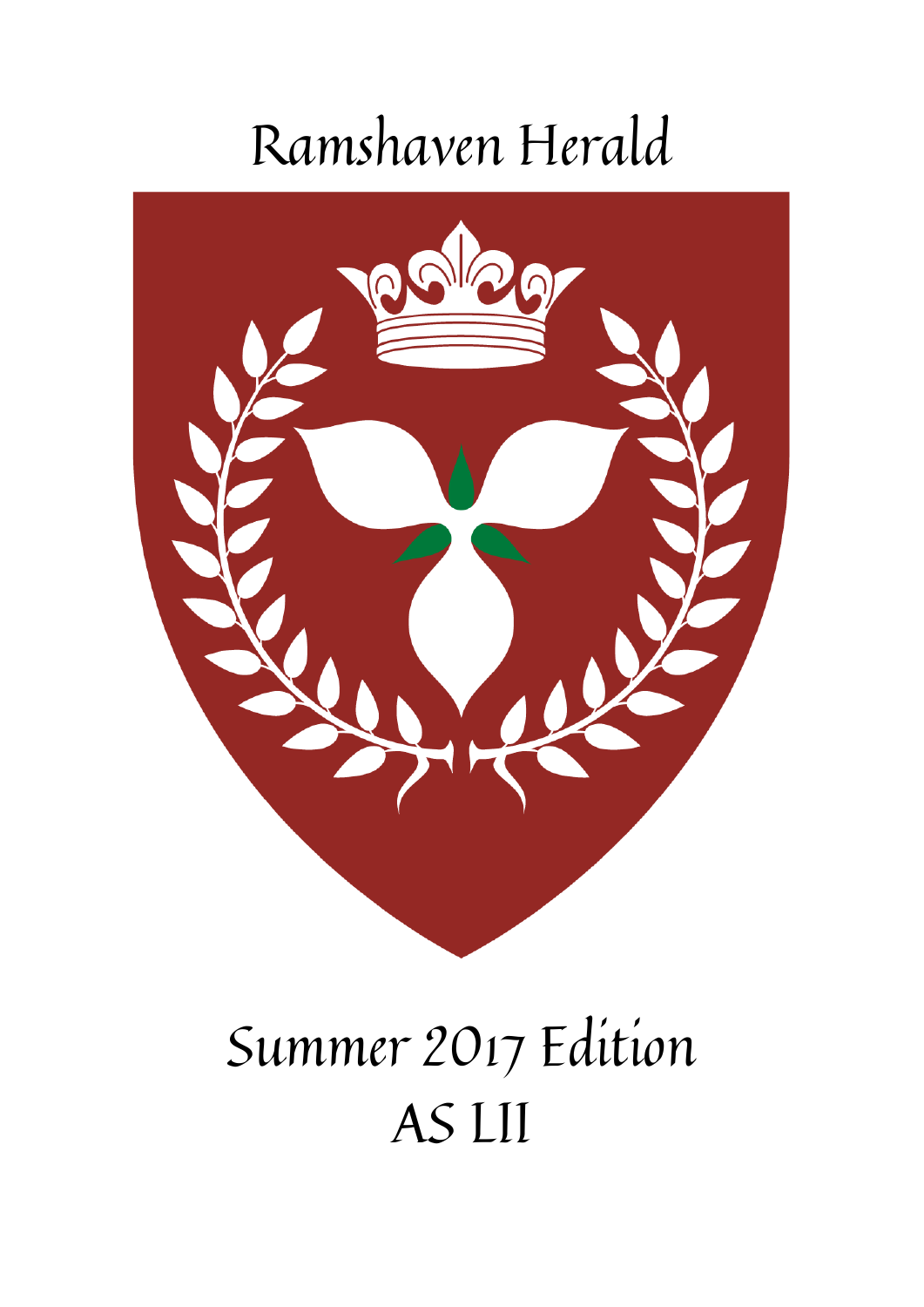#### **From the quill of the Chronicler**

Due to increasing loads at work and changes at home, publication of the Ramshaven Herald has fallen far behind schedule.

Therefore, this issue will merely contain the minimum required content (ownership statement and list of officers) with further content to be provided in a future issue.

Photo credits: Front page - Ealdormere Graphics page (http://www.ealdormere.ca/graphics.html)

This is the Summer, 2017 Issue of the Ramshaven Herald, a publication of the Barony of Ramshaven, of the Society for Creative Anachronism, Inc. (SCA, Inc.). The Ramshaven Herald is available from Fearghas Mackenna (Steve Onotsky), ramshavenchronicler@gmail.com.

It is not a corporate publication of SCA, Inc., and does not delineate SCA, Inc. policies.

Copyright 2017 Society for Creative Anachronism, Inc. For information on reprinting photographs, articles or artwork from this publication, please contact the Chronicler, who will assist you in contacting the original creator of the piece. Please respect the legal rights of our contributors.